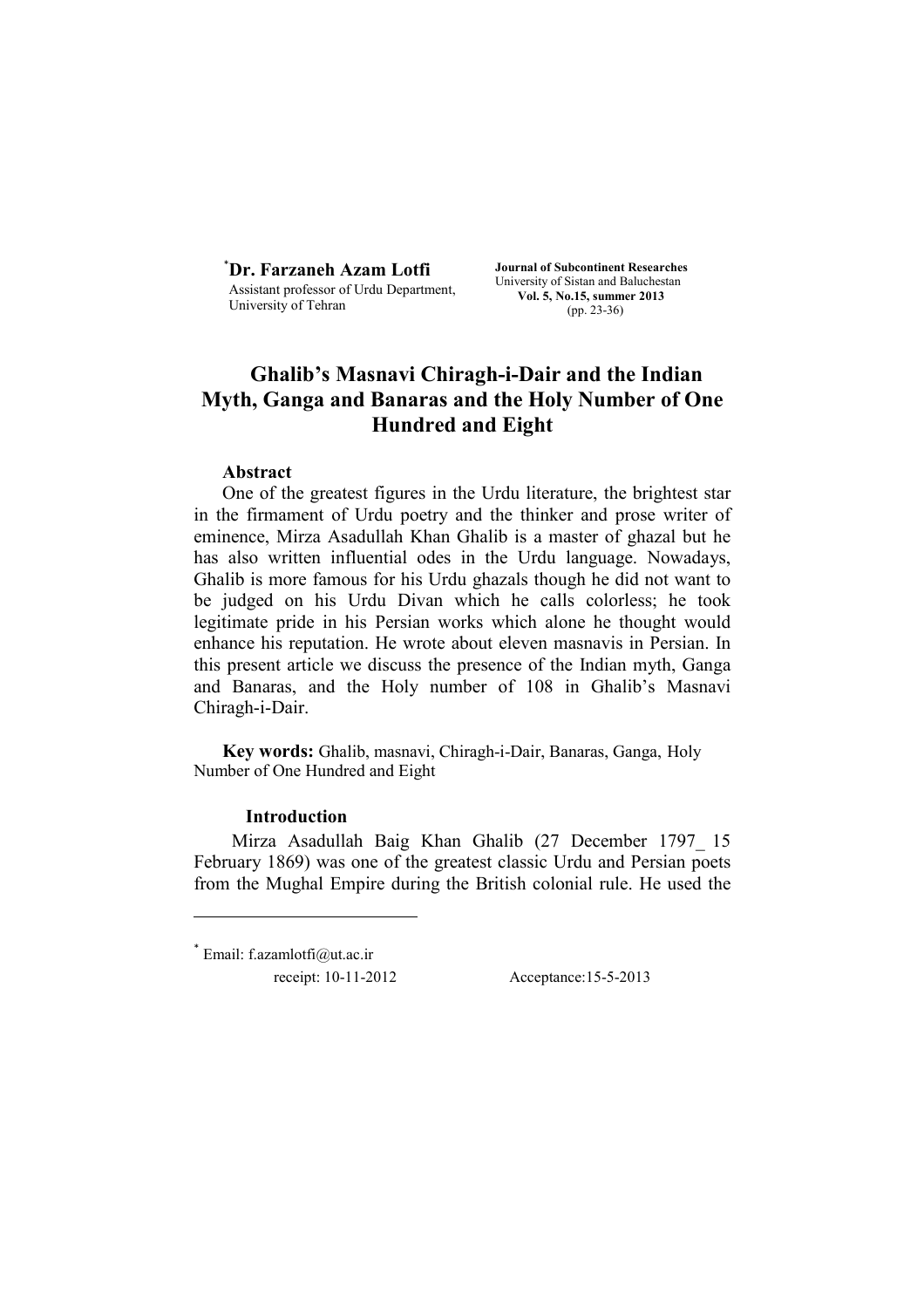pen name (takhallos) of 'Ghalib' (both in Urdu and Persian) that means 'dominant' and 'Asad' (Urdu/Persian) meaning 'lion'. Ghalib is regarded as a master of prose and poetry in the Persian literature and his name is associated with some of the greatest literary figures of India in the Persian language– khusru, Faizi, Naziri, Bedil, and Hazin. Ghalib received education in Persian and Arabic at a young age. When Ghalib was in his early teens, a newly converted Muslim tourist from Iran (Abdossamad, originally named Hormuzd, a Zoroastrain) came to Agra and stayed at Ghalib's home for two years and taught him Persian, Arabic, philosophy and logic.

Ghalib was extremely courteous and genial and had a host of friends and admirers. He was always a regular and prompt correspondent and corrected the verses of his pupils and replied to the letters of his friends with unfailing punctuality to the last day of his life. He was possessed of broad sympathies and was a man of extremely tender, loving and loveable nature as is revealed by his letters and verses. He translated the prejudices of religion and stood against bigotry and fanaticism. He was, in fact, a latitudinarian caring neither for creed of various Islamic sects nor for the so-called infidelity of the Hindus. His best friends and pupils were amongst the Hindus, the most notable of them being Munshi Hargopal Tufta, a remarkable writer of the Persian verse. (Sammiuddin, Abida, 2007: 229-230)

## **Masnavi**

Masnavi is a form of verse in which the two misras (half verses) of a couplet are rhymed. All the couplets have likewise internal rhyme, but the rhyme keeps on changing with every couplet. Thus, the rhyme composition of the couplets of a masnavi is an aa, bb, cc, etc. As the composer has to care about two rhymes only at a time, it is possible to compose any length of poem in this form. Because of this facility, all the long poems in Persian and Urdu are clothed in the masnavi form, e.g., the great Persian Shahnameh of Firdowsi. Masnavi is found in all sizes, ranging from two to about 60,000 couplets. In the Urdu literature it is common to come across poems in masnavi form consisting of 10 to 100 lines with all sorts of themes.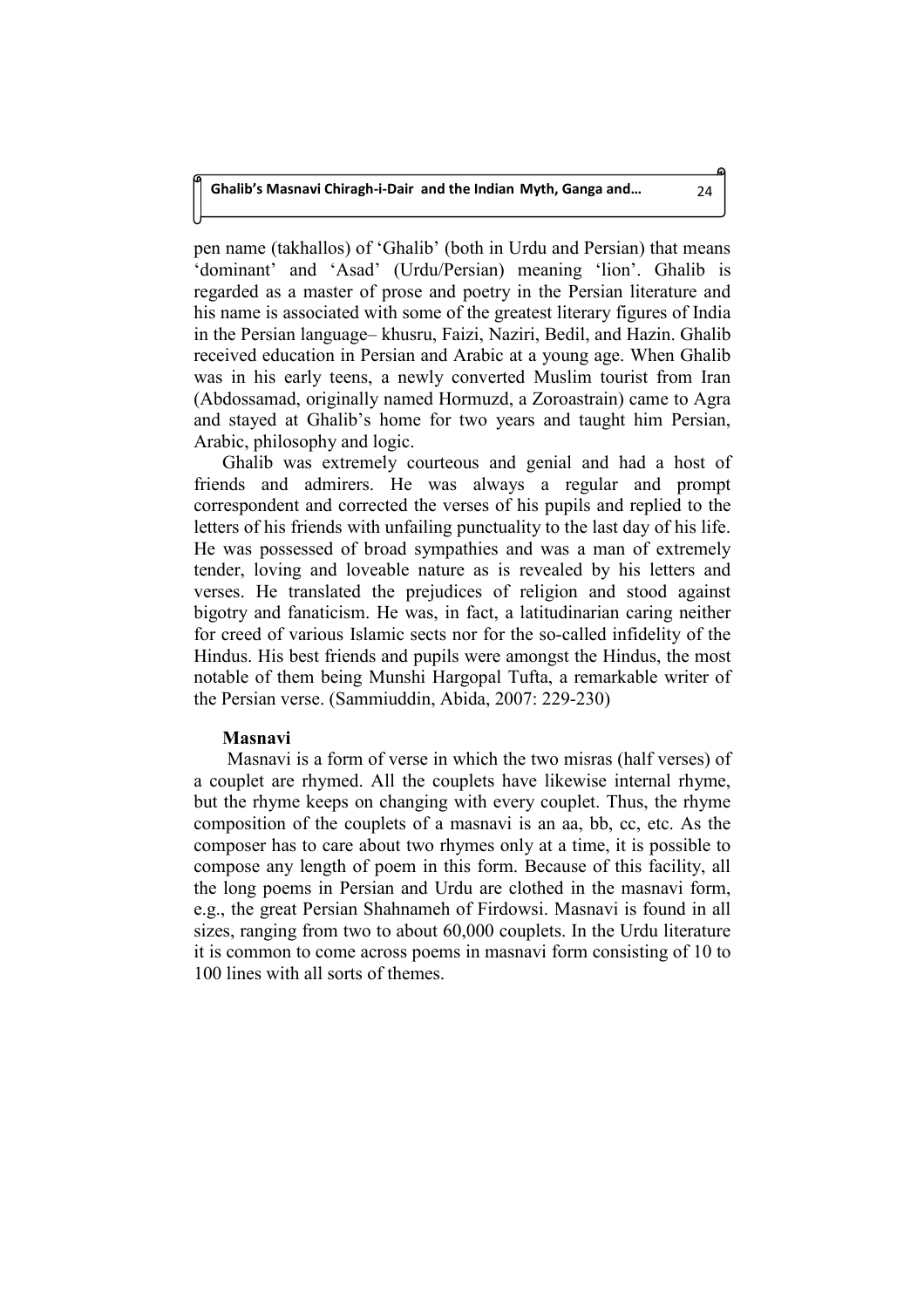The Persian masnavi could be written in one of the seven prescribed meters. Urdu followed the pattern as far as long masnavi are concerned with the sole exception of Shahnameh-ye-Islam of Hafiz Jullunduri which is in a different meter. Even short masnavis were written in the prescriber meters but in recent times this rule is not being adhered to. There is no logical reason why masnavi should be confined to any prescribed meters. (Ibid, vol. II, 399)

The themes of Urdu masnavis are not as variegated as those of the Persian masnavis. Unlike the epic and mystic masnavis in Persian, in Urdu, almost all the long masnavis are love romances. They are hardly any epic or mystic masnavis of the first order in Urdu.

Thematically, the most of the Urdu masnavis can be classified into two types: 1. comparatively shorter masnavis depicting the intensity of love sentiments, the frame-story being very slim, a mere excuse to give expression to all pervading emotions, 2. verse stories (dastans) telling the love exploits and amorous escapades of a knightly hero who is always a prince. These masnavis have supernatural elements like fairy, giant. (Ibid, 400)

## **Discussion**

Banaras, Varanasi, Kashi

As Hinduism's pre-eminent centre, Varanasi is home to every one of the three hundred and thirty million Hindu Gods and Goddesses. Harvard Professor of religion, Diana Eck, calls it the sacred circle of all the Gods.

The name Banaras appears in texts much later, Kabir (15th century) uses the name, referring to a mythical magnate, Raja Banar. Later, the British archaeologist, James Prinsep, also states that Banaras was governed by a certain Raja Banar, who was defeated by one of Mahmud's generals in 1017 A.D. Varanasi finds mention in the more ancient Mahabharata and the Jataka Tales.

Varanasi refers to the area that lies between the Varuna in the north, Assi in the south, Delhi Vinayaka in the west and the Ganga in the east even though the Assi can hardly be called a river -it is at best an apology of a drain. (Fowler, 2004: 76)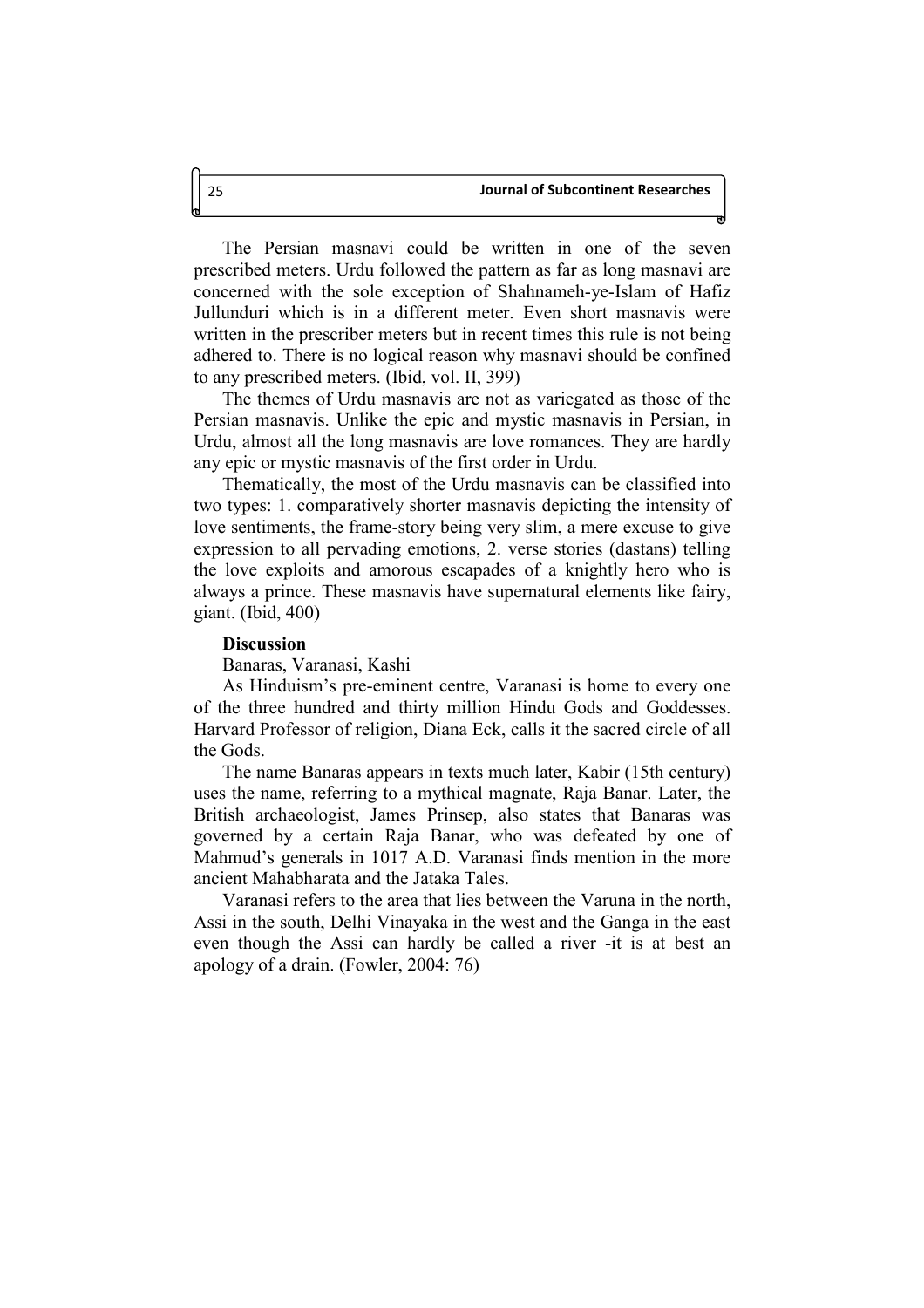

dehgahi.blogfa.com -بنارس شهر اديان هند

## **Banaras (Varanasi)**

Banaras is the most famous centre of pilgrimage. It is situated on the left bank of the Ganges, at the point near where the tributary of the Ganges the Yamuna or Yaruna, joins it. Confluences of rivers are considered to be particularly auspicious sites for temples and have traditionally been associated with asrams, the homes of famous Hindu sages. Banaras is especially associated with the God Šiva who is believed to have lived there as an ascetic. Also at Banaras, the thirtyday enactment of the Ramayan takes place each year at the Dussehra/Desera Festival. Banaras is associated with Vedic and Sanskrit scholarship, so Indian scholars travel there. The place is considered to be so sacred that if one dies there and has one's ashes thrown into the Ganges, purification and release from Samsara is achieved. The Padma Purana states, "The Varuna and the Assi are two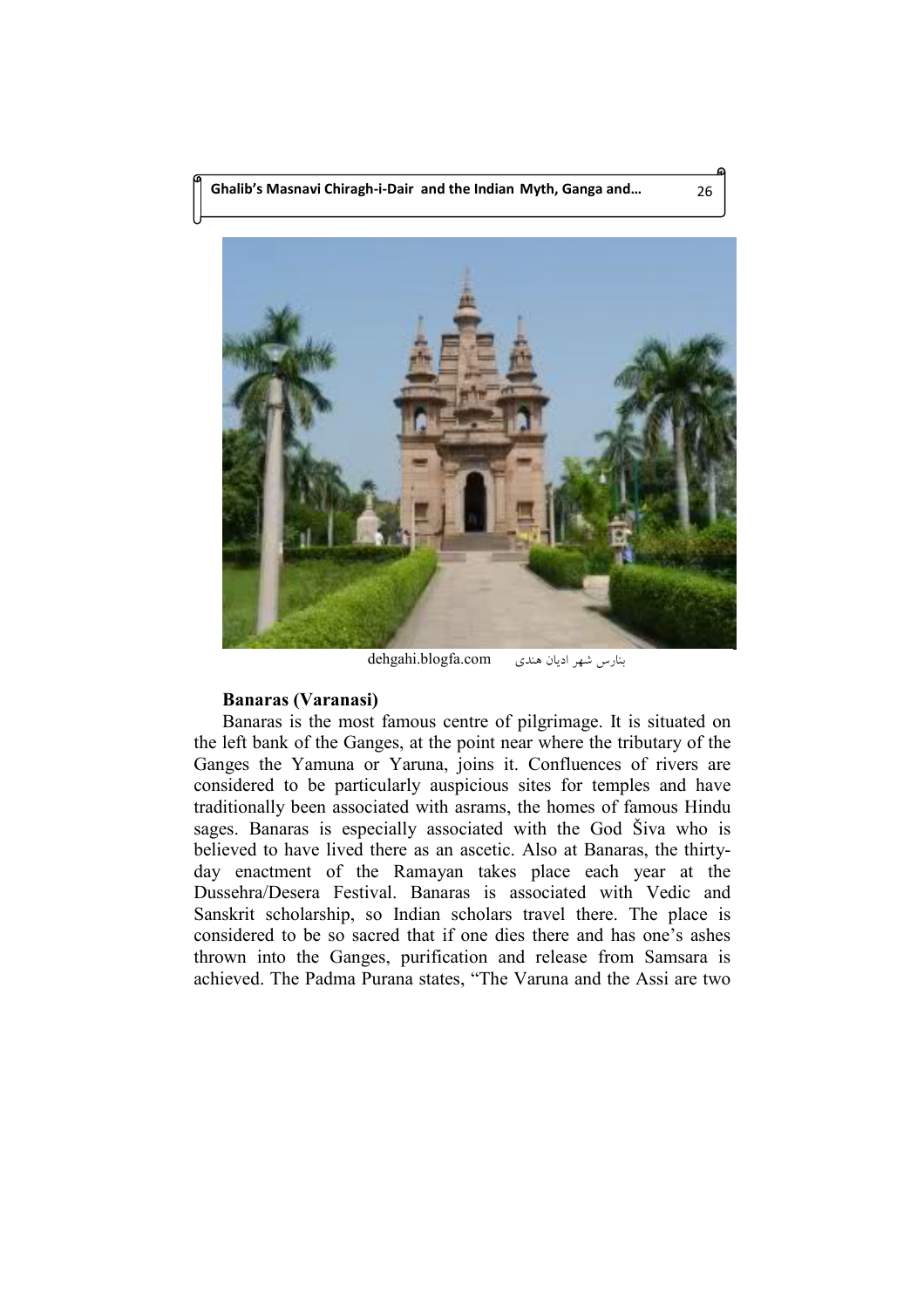rivers, set there by the Gods. Between them is a holy land (Khsetra) and there is none more excellent on earth."

### **Kashi**

Kashi is the oldest name of the city; it is mentioned in the most ancient of the available texts, and there are three suggestions on its etymology, each quite different. The common one takes from the Sanskrit 'Kasha', which means 'to shine, to look brilliant or beautiful'. It is written in the Kashi Rhanda, "Because that light, which is the unspeakable Shiva, shines (kashate). One version suggests that the name came from an ancient king, Kasha; the tall silver flowering grass that grows aplenty along the banks of the Ganga." ( kunal, 2004: 19)

Some accounts in the Puranas describe Varanasi as a city that resets on the three points of Shiva's trident. The city is thus divided from north to south into the three Khandas of Omkara, vishweswara and Kedara, which were seen at on time as the peaks of three hills. A millennium age, the Omkara temple was an imposing structure, occupying the entire hill top.

Ganga, Banaras and Masnavi 'Chiragh-i-Dair' (Temple Lamp)

Ages ago, the Ganga was a river that flowed in the heavens, and it is said to be mentioned only twice in the Regveda. The Puranas represent the Viyadganga, or heavenly Ganges, flowing from the toe of Vishnu and has been brought down from heaven by the prayers of the saint Bhagiratha to purify the ashes of the sixty thousand sons of king Sagara, who had been burnt by the angry glance of the Sage Kapila. From this early parent the river is called Bhagirahi. Ganga was angry at being brought down from heaven, and Shiva, to save the earth from the shock of her fall, caught the river on his brow and checked its course with his matted locks from this action. He is called Gangadhara, upholder of the Ganges. The river descended from Shiva's brow in several streams, four according to some, and ten according to others; but the number generally accepted is seven, being the Sapta-Sindhara, the seven Sindus or rivers. The Ganges proper is one of the numbers. The descent of the Ganges disturbed the Sage Jahnu while performing a sacrifice, and in his anger he drank up the water, but he relented and allowed the river to flow from his 'ear', hence, the Ganges has the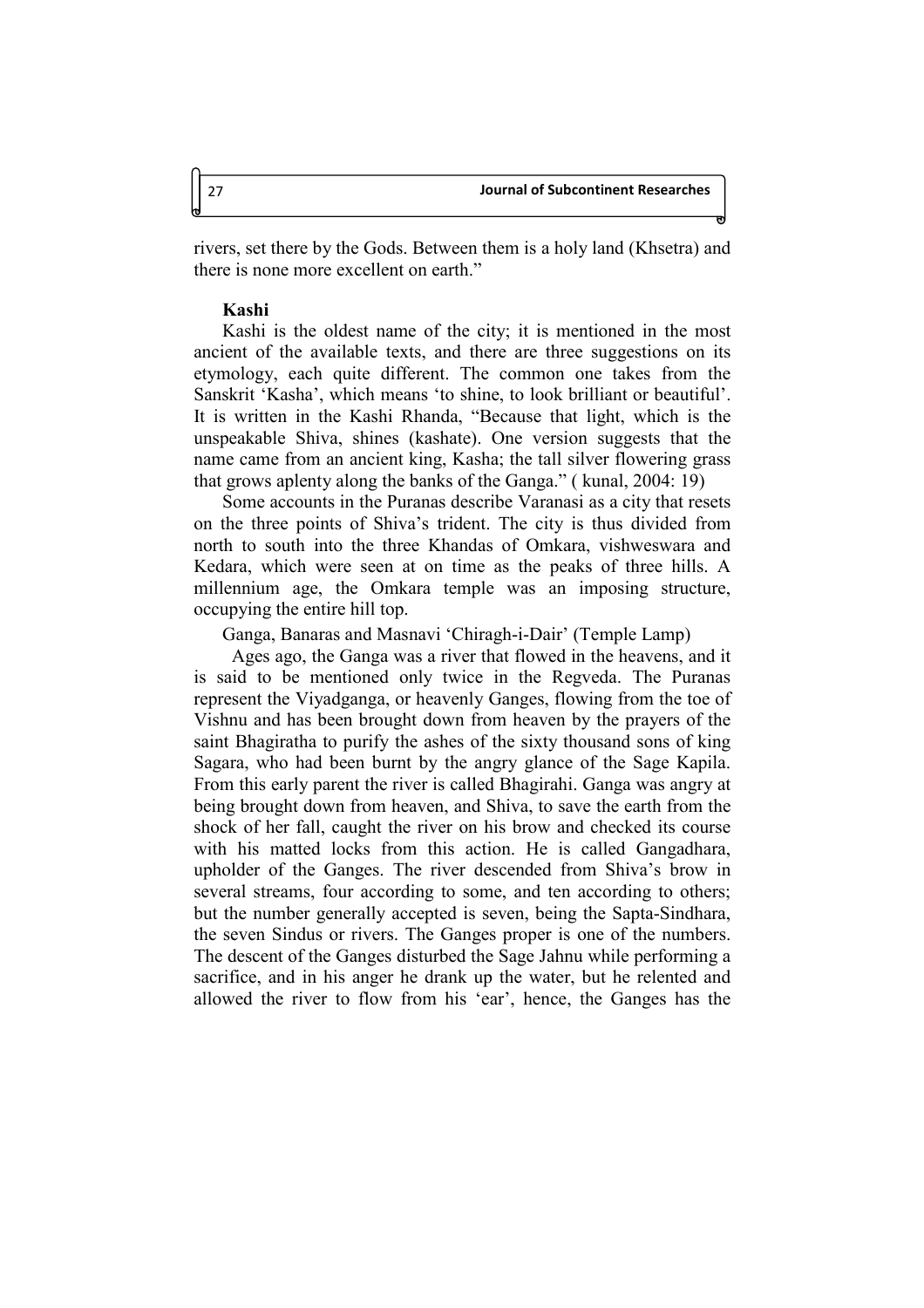name of Jahnavi personified as a Goddess, Ganga is the eldest daughter Himavat and Mena, and her sister was Uma. She became the wife of king Santanu and bore a son, Bhisma, who is also known by the metronymic, Gangeya, being also, in a peculiar way, the mother of Kavtikeya. She is called Kumarasu, Gold, and according to Maha bharata, she was born by the goddess Ganga to Agni by whom she had been impregnated. Other names and titles of the Ganges include: Bhadrasoma, Gandini, Kirati, Devabhuti (Produced in heaven), Harasekhara (crest of Shiva), Khapagā (flowing from heaven), Mandakini (gently flowing), Tripathaga or Trisrotah (triple flowing, running in heaven, earth and hell). (Dowson, 2005: 112-113)

To the Hindu, Ganga is a mother. She nurtures, gives life, dispenses grace, must be worshipped and ultimately takes you back in the form of your ashes. Banarasis calls her Ganga maiya. (Kunal, 2004: 93) The Ganges is the most sacred river and is a gift from heaven and a bath in it or drink from it is highly purifying. So all Hindus hope to bath in the Ganges once in their life time and hope that their ashes will be cast into it. (Ibid, 77)

The names and titles of the Ganga are: Bhadrasoma, Gandini, Kirati, Devabhuti: produced in heaven, Harašekhara: crest of Shiva, Khapaga: flowing from heaven, Mandakini: gently flowing Tripathaga: triple flowing- running in heaven, earth and hell. (Iyengar, T.R.R. , 2003)

Ghalib also talks about the Ganga, Banaras, Kashi, in 108 verses in the Masnavi,'Chiragh-i-Dair' (Temple Lamp).

> $\lambda$ تناسخ مشربـــان چون لب گشايند بے کیش خویش کاشی را ستایند که هر کس کاندر آن گلشن بمیــرد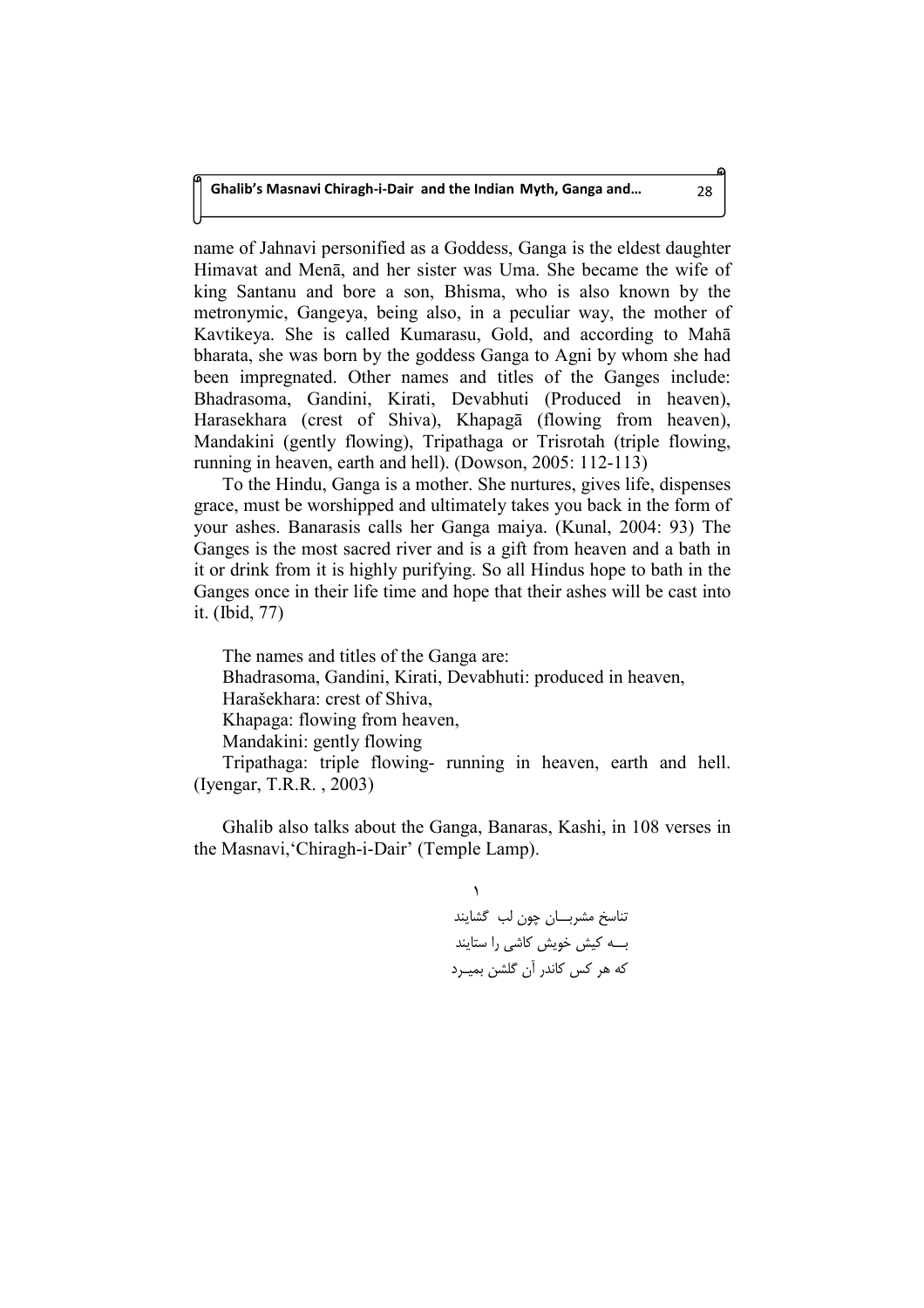m

دگــر پيـــونـــد جسمـــانى نگيـــرد

(Masnavi Chiragh-i-Dair, p.44)

Q -" ' ,\* +% - 1- / 0 . R -  2-\* # . -  + 41! 3. S 7 6." 5 94 -"8 . T < ; ' : < 8( - - . . \$ U 0 % <
% -) : 0! \$% % 6-4" . %%- V <'\$ 9\$ : = -) <% % =! > + ?8@ ) . W  BA -& #B\*)  -C" % : X D ." 9 D\* ; + %- ,'8 PY : FB E%A  :" " + 3+ -%

h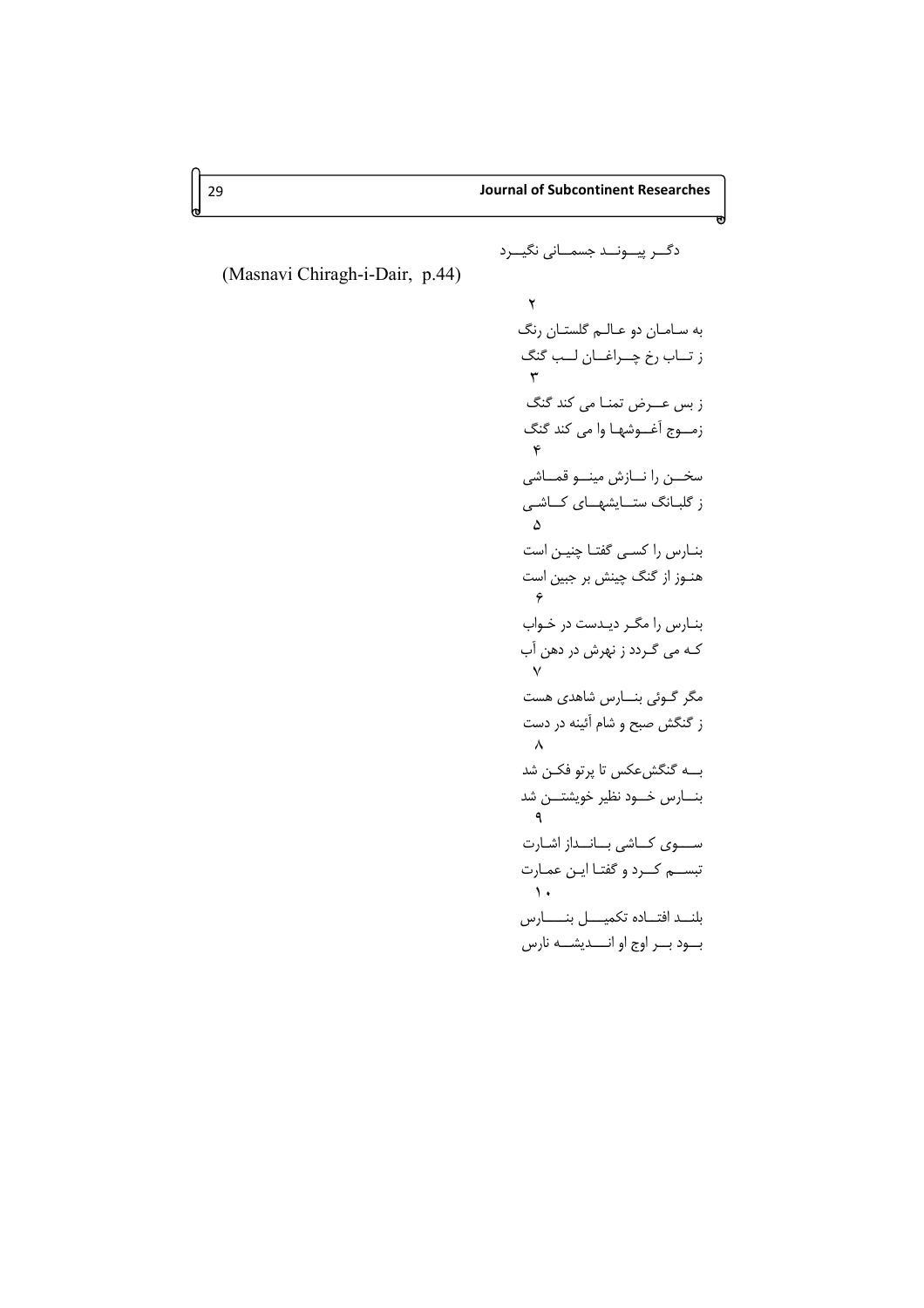$\lambda$ فرو ماندن به کاشی نـــارسائیست خـدا را این چه کافر مـاجرائیست  $\gamma$ بـه كاشى لختى از كـاشانه يـادآر دریـــن جنت از آن ویــرانه یــادآر

This is the end of the Masnavi Chiragh-i-Dair.

ز الا دم زن و تسليـــم لا شــو I- + H )

--------------------

The Ganga also provides salvation to the dead and purifies the living. Even if one cannot be cremated on her banks, it is deemed a privilege for one's ashes to be scattered in the river. Even the Beatles' member, George Harrison, wished that to happen. Pilgrims from far away wait, for the moment when they can immerse themselves in the river and drink its water. Her wares are called 'amrita'\_ the nectar of immortality. ( Kunal, 2004: 94)

The 108 Names of the Ganges:

| 1. Ganga                   | Ganges                                                       |
|----------------------------|--------------------------------------------------------------|
| 2. Vishnu-padabja-sambhuta | Born from the lotus-like foot of Vishnu                      |
| 3. Hara-vallabha           | Dear to Hara (Shiva)                                         |
| 4. Himacalendra-tanaya     | Daughter of the Lord of Himalaya                             |
| 5. Giri-mandala-gamini     | Flowing through the mountain country                         |
| 6. Tarakarati-janani       | Mother of the demon]Taraka's                                 |
| enemy                      | (i.e. Karttikeya)                                            |
| 7. Sagaratmaja-tarika      | Liberator of the $[60,000]$ sons of                          |
| Sagara                     | (who had been burnt to ashes by the angry glance of the sage |
| Kapila).                   |                                                              |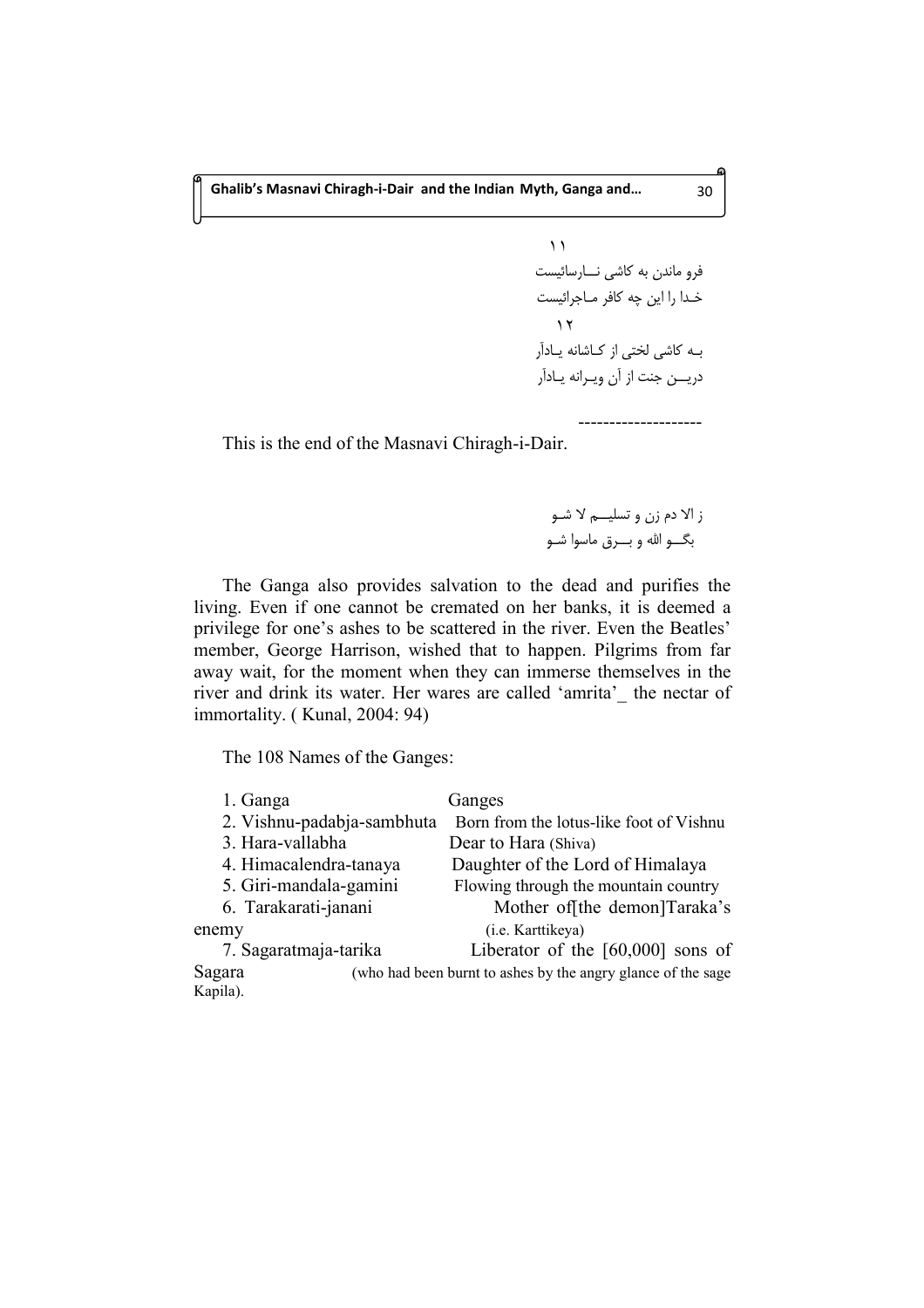### 31 **Journal of Subcontinent Researches**

8. Saraswati-samayukta Joined to [the river] Saraswati (said to have flowed underground and joined the Ganges at Allahabad) 9. Sughosa Melodious (or: Noisy) 10. Sindhu-gamini Flowing to the ocean 11. Bhagirathi Pertaining to the saint Bhagiratha (whose prayers brought the Ganges down from the Heaven). 12. Bhagyavati Happy, fortunate 13. Bhagiratha-rathanuga Following the chariot of Bhagirat (who led the Ganges down to Hell to purify the ashes of Sagara's sons) 14. Trivikrama-padoddhuta Falling from the foot of Vishnu 15. Triloka-patha-gamini Flowing through the three worlds (i.e.Heaven, earth and the atmosphere or lower regions) 16. Ksira-subhra White as milk 17. Bahu-ksira [A cow] which gives much milk 18. Ksira-vrksa-samakula Abounding in [the four] 'milk trees' (i.e. Nyagrodha (Banyan), Udumbara (glamorous fig tree), Asvattha (holy fig tree), and adhuka (Bassia Latifolia) 19. Trilocana-jata-vasini Dwelling in the matted locks of Shiva. 20. Rna-traya-vimocini Releasing from the Three Debts, viz. Brahma-carya (study of the Vedas) to the Rishis, sacrifice and worship to the Gods, and procreation of a Son to the Manes 21. Tripurari-siras-cuda The tuft on the head of the enemy of Tripura (Shiva) (Tripura was a triple fortification, built in the sky, air and earth of gold, silver and iron respectively, by Maya for the Asuras, and burnt by Shiva) 22. Jahnavi Pertaining to Jahnu (who drank up the Ganges in a rage after it had flooded but relented and allowed it to flow from his ear) 23. Nata-bhiti-hrt Carrying away fear 24. Avyaya Imperishable 25. Nayanananda-dayini Affording delight to the eye 26. Naga-putrika Daughter of the mountain 27. Niranjana Not painted with collyrium (i.e. colorless) 28. Nitya-suddha Eternally pure 29. Nira-jala-pariskrta Adorned with a net of water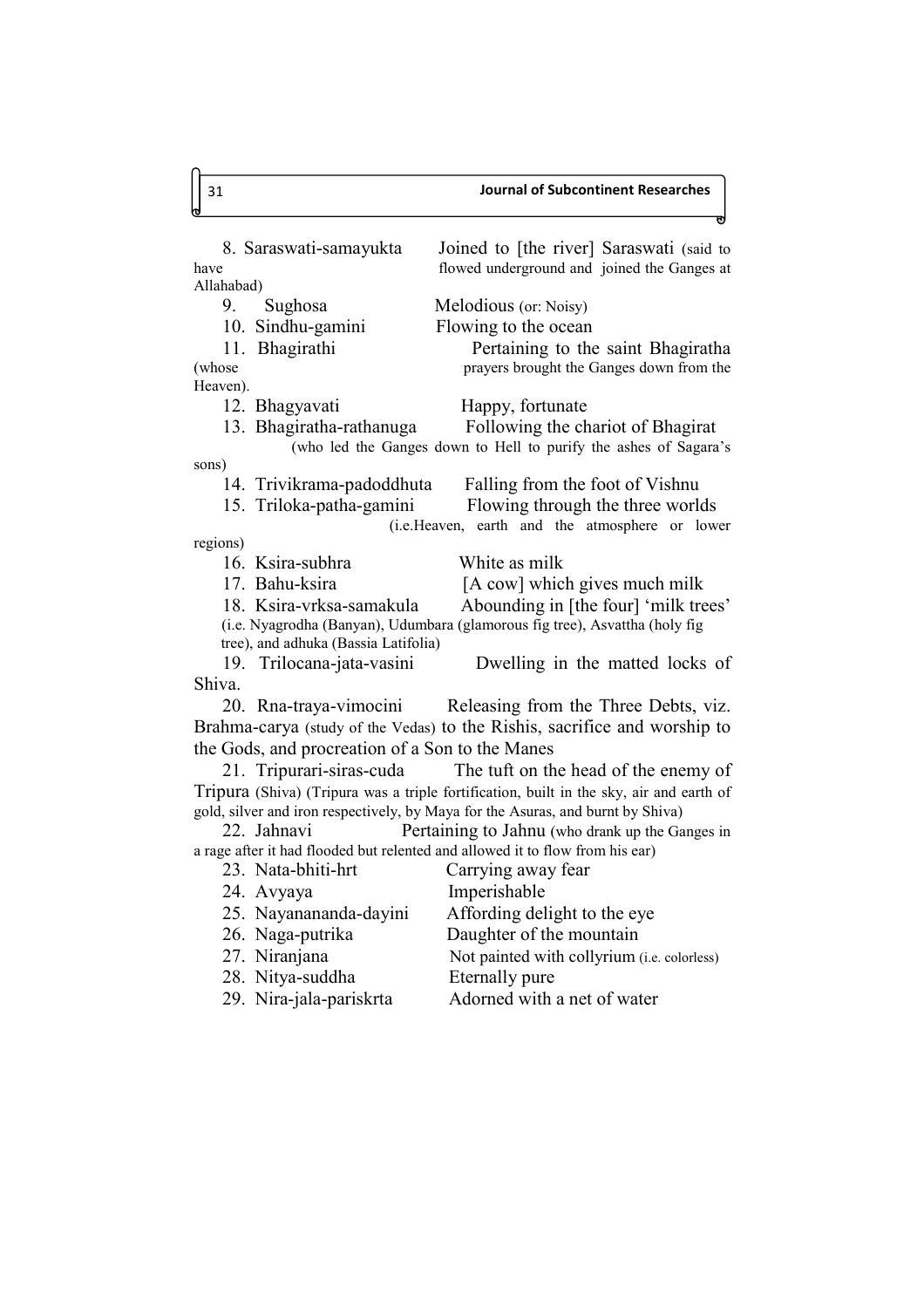Ń

|               | 30. Savitri                     | Stimulator                                           |
|---------------|---------------------------------|------------------------------------------------------|
|               | 31. Salila-vasa                 | Dwelling in water                                    |
|               | 32. Sagarambusa-medhini         | Swelling the waters of the ocean                     |
|               | 33. Ramya                       | Delightful                                           |
|               | 34. Bindu-saras                 | River made of water-drops                            |
|               | 35. Avyakta                     | non-manifest, non-evolved                            |
|               | 36. Vrndaraka-samasrita         | Resort of the eminent                                |
|               | 37. Uma-sapatni                 | Having the same husband (i.e. Shiva) as              |
| Uma (Parvati) |                                 |                                                      |
|               | 38. Subhrangi                   | Having beautiful limbs (or body)                     |
|               | 39. Shrimati                    | Beautiful, auspicious, illustrious,                  |
| etc.          |                                 |                                                      |
|               | 40. Dhavalambara                | Having a dazzling white garment                      |
|               | 41. Akhandala-vana-vasa         | Having Shiva as a forest-dweller(hermit)             |
|               | 42. Khandendu-krta-sekhara      | Having the crescent moon as a crest                  |
|               | 43. Amrtakara-salila            | Whose water is a mine of nectar                      |
|               | 44. Lila-lamghita-parvata       | Leaping over mountains in sport                      |
|               | 45. Virinci-kalasa-vasa         | Dwelling in the water-pot of                         |
|               | Brahma (or Vishnu, or           |                                                      |
| Shiva)        |                                 |                                                      |
|               | 46. Triveni                     | Triple-braided (i.e. consisting of the waters        |
|               |                                 | three rivers: Ganges, Yamuna<br>of<br>and            |
| Saraswati)    |                                 |                                                      |
|               | 47. Trigunatmika                | Possessing the three gunas                           |
|               | 48. Sangataghaugha-samani       | Destroying the mass of sins of Sangata               |
|               | 49. Sankha-dundubhi-nisvana     | Making a noise like a conch-shell                    |
| and drum      |                                 |                                                      |
|               | 50. Bhiti-hrt                   | Carrying away fear                                   |
|               | 51. Bhagya-janani               | Creating happiness                                   |
| <b>Brahma</b> | 52. Bhinna-brahmanda-darpini    | Taking pride in the broken egg of                    |
|               | 53. Nandini                     |                                                      |
|               |                                 | Happy                                                |
|               | 54. Sighra-ga<br>55. Siddha     | Swift-flowing                                        |
|               |                                 | Perfect, holy                                        |
|               | 56. Saranya<br>57. Sasi-sekhara | Yielding shelter, help or protection<br>Moon-crested |
|               |                                 |                                                      |

െ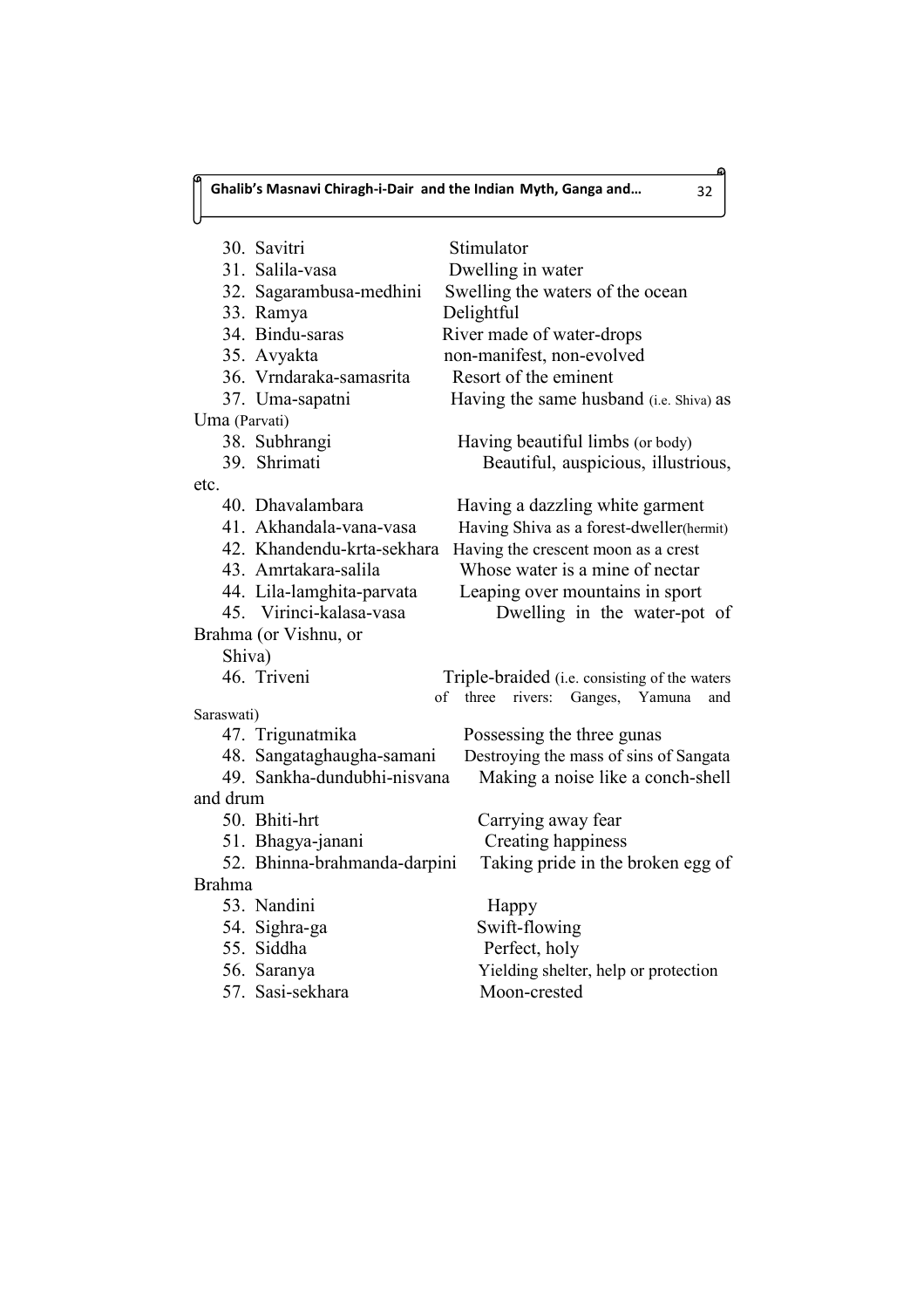58. Sankari Belonging to Sankara (Shiva) 59. Saphari-purna Full of fish(esp. Cyprinus Saphore a kind of bright little fish that glistens when darting about in shallow water  $-$  or carp) 60. Bharga-murdha-krtalaya Having Bharga's (Shiva's) head as an abode 61. Bhava-priya Dear to Bhava (Shiva) 62. Satya-sandha-priya Dear to the faithful 63. Hamsa-svarupini Embodied in the forms of swans 64. Bhagiratha-suta Daughter of Bhagiratha 65. Ananta Eternal 66. Sarac-candra-nibhanana Resembling the autumn moon 67. Om-kara-rupini Having the appearance of the syllable Om 68. Atula Peerless 69. Krida-kallola-karini Sportively billowing 70. Svarga-sopana-sarani Flowing like a staircase to Heaven 71. Ambhah-prada Bestowing water 72. Duhkha-hantri Destroying sorrow 73. Santi-santana-karini Bringing about the continuance of peace 74. Darirya-hantr Destroyer of poverty 75. Siva-da Bestowing happiness 76. Samsara-visa-nasini Destroying the poison of illusion 77. Prayaga-nilaya Having Prayaga (Allahabad) as an abode 78. Sita 'Furrow'\_ name of the eastern branch of the four mythical branches into which the heavenly Ganges is supposed to divide after falling on Mount Meru 79. Tapa-traya-vimocini Releasing from the Three Afflictions 80. Saranagata-dinarta-paritrana Protector of the sick and suffering who come to you for refuge 81. Sumukti-da Giving complete[spiritual]emancipation 82. Siddhi-yoga-nisevita Resorted to (for acquisition of

successor magic powers)

| 83. Papa-hantri | Destroyer of sin   |
|-----------------|--------------------|
| 84. Pavanangi   | Having a pure body |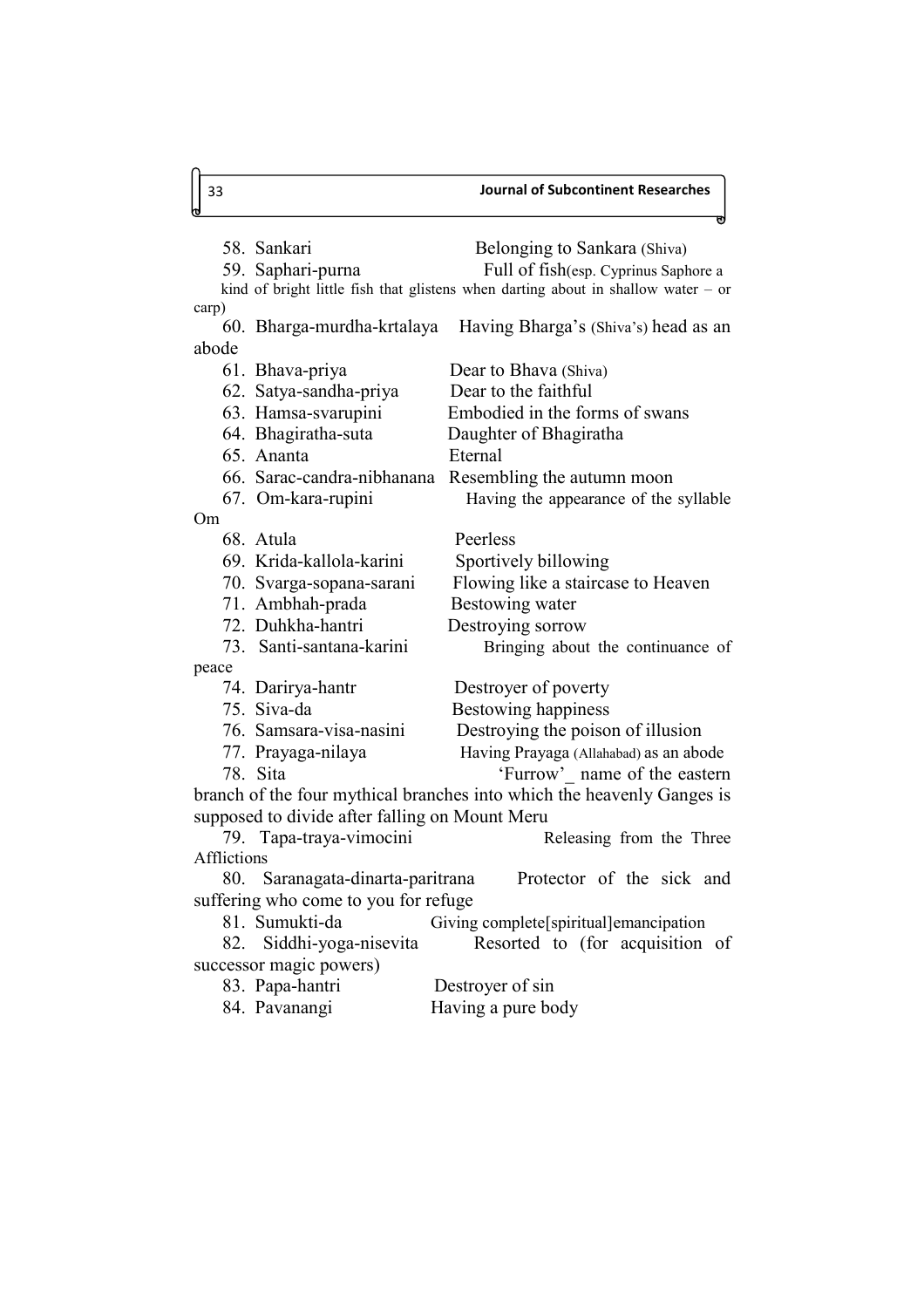85. Parabrahma-svarupini Embodiment of the Supreme Spirit 86. Purna Full 87. Puratana Ancient 88. Punya Auspicious 89. Punya-da Bestowing merit 90. Punya-vahini Possessing (or producing) merit 91. Pulomajarcita Worshipped by Indrani (wife of Indra 92. Puta Pure 93. Puta-tribhuvana Purifier of the Three Worlds 94. Japa Muttering, whispering 95. Jangama Moving, alive 96. Jangamadhara Support of substratum of what lives or moves 97. Jala-rupa Consisting of water 98. Jagad-d-hita Friend or benefactor of what lives or moves 99. Jahnu-putri Daughter of Jahnu 100. Jagan-matr Mother of Bhisma 101. Siddha Holy 102. Ramya Delightful, beautiful 103. Uma-kara-kamala-sanjata Born from the lotus which dreaded Uma (Parvati) (presumably a poetic way of saying that they were sisters) 104. Anjana-timira-bhanu A light amid the darkness of ignorance 105. Sarva-deva-svarupini Embodies about the continuance of peace 106. Jambu-dvipa-viharini Roaming about or delighting in Rose- apple - tree Island (Siva) 107. Bhava - patni Wife of Bhava (Shiva) 108. Bhisma - matr Mother of Bhisma

### **Conclusions**

Masnavi Chiragh-i-Dair, Mirza Ghalib's book, contains 108 couplets and verses. The number 108 is a significant number among Hindus, especially Hindus of the sacred city of Banaras; it is said that this number has spiritual sanctity; according to Hindu traditions the number of holy powers of man is 108; most of the Hindu goddesses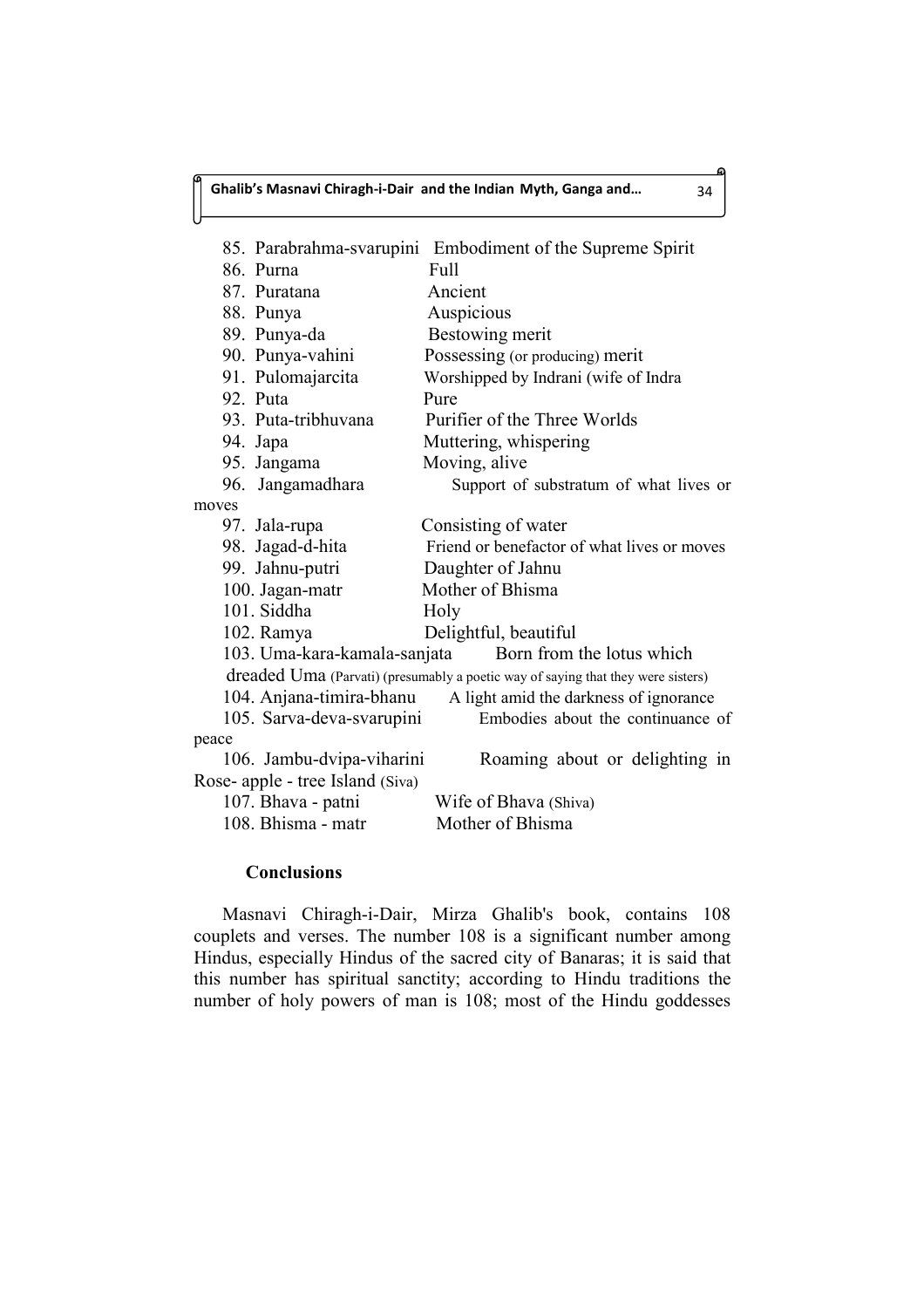like Gansha, Shiva, Lakshemi, Saraswati, Krishna, Durga, Ganga,… also have 108 divine characteristics. It is interesting to know that Hindu and Buddhists' beads have 108 marble beads. Being aware of such religious culture and knowledge of his own motherland, Mirza Ghalib creates his Masnavi Chiragh-i Dair, which is the very city of temples or Banaras, Varanasi or Kashi.

He believes Banaras as the place for man's salvation and freedom from body, and ascension of man's spirit to the heavens.

By this study we found out that the 108 divine characteristics, beads and manifestations of goddesses and gods in Hinduism prepared the conditions for recitation of Chiragh-i Dair.

In this way, Ghalib considers Benaras as the Ka'ba of India. This masnavi is the sound of peace and tranquility which frees Ghalib's spirit from the shackles of pain, sorrow and friends' lack of attention in Delhi. He releases his spirit in Banaras through application of particular similes, metaphors and allusions.